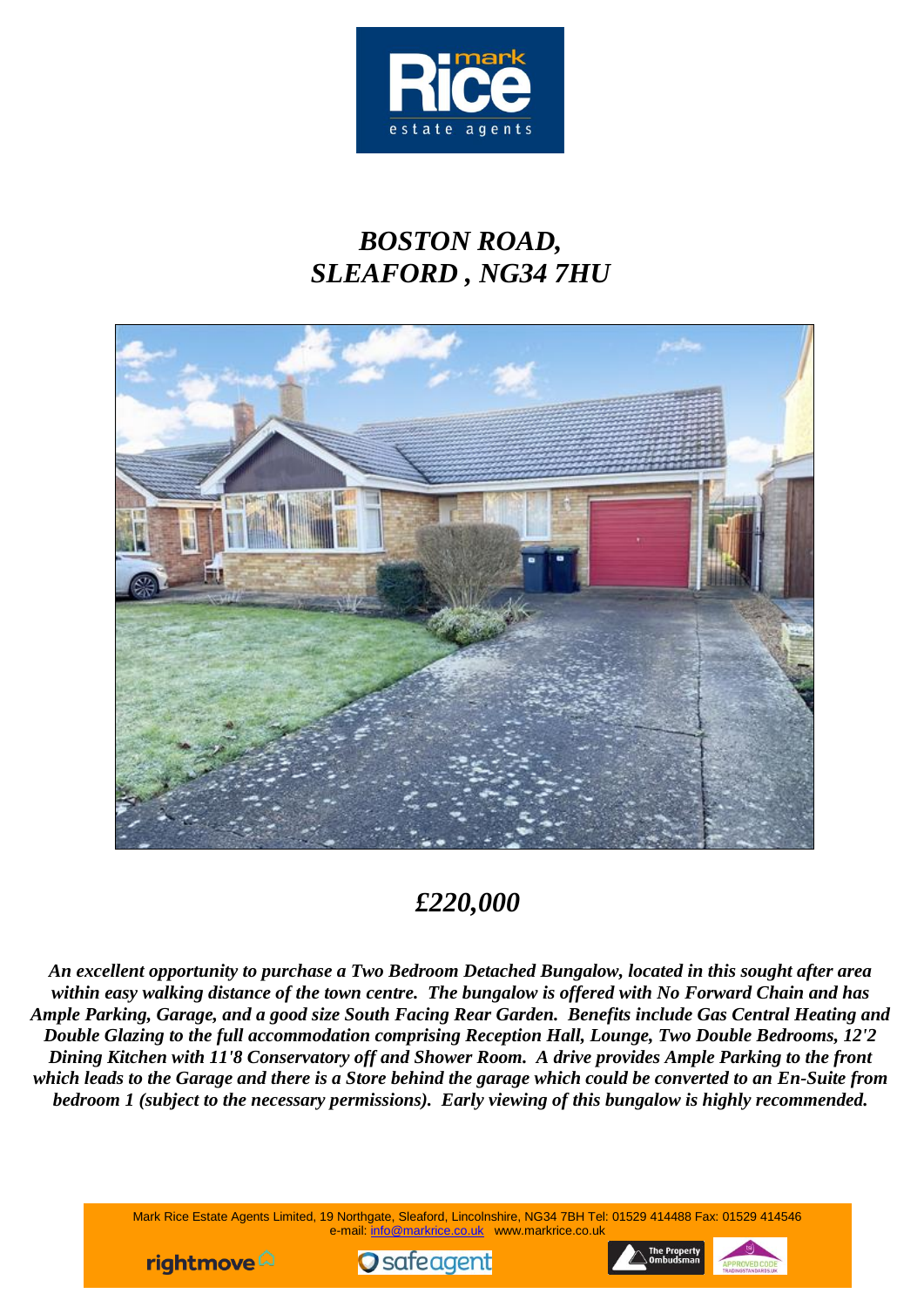#### *Location:*

*Sleaford is an expanding Market Town with amenities to cater for most day to day needs and facilities including excellent primary and secondary schools, swimming pool and leisure centre, vets, library and good road and rail links to surrounding areas, including Grantham with an Intercity rail connection to London Kings Cross.*

#### *Directions:*

*From our office follow the one way system past the Market Place turning right into Carre Street and bear left into Boston Road. The property is located on the right hand side after the recreation ground.*

*A double glazed entrance door provides access to the Reception Hall having radiator.*

*\_\_\_\_\_\_\_\_\_\_\_\_\_\_\_\_\_\_\_\_\_\_\_\_\_\_\_\_\_\_\_\_*

#### *Lounge: 4.57m (15'0") x 3.45m (11'4")*

*Having living flame effect gas fire with surround, double radiator, large picture window and coved ceiling.*

## *Dining Kitchen: 3.71m (12'2") x 3.63m (11'11")*

*Having range of wall and base units, worktop, wall mounted combination boiler, inset sink, tiled floor, radiator, extractor fan, space for cooker and french doors providing access to the:*

## *Conservatory: 3.56m (11'8") x 2.36m (7'9")*

*Having door to garden, plumbing for automatic washing machine and vent for tumble dryer.*

*Bedroom 1: 3.61m (11'10") x 3.58m (11'9") Having built-in wardrobe with sliding doors, wall light point and radiator.*

*Bedroom 2: 3.71m (12'2") x 2.64m (8'8") Having radiator and coat hooks.*

## *Shower Room:*

*Being half tiled and having linen cupboard, shower cubicle with electric unit, pedestal hand washbasin, low level w.c, tiled floor and white towel radiator.*

## *Outside:*

*The gardens to the front of the property are laid to lawn with borders and a drive provides Ample Parking to the front and approaches the Attached Garage 5.00m (16'5") x 2.26m (7'5") having up and over door and a cold water tap. A further door provides access to the Store 2.46m (8'1") x 2.26m (7'5") with further door to the garden. The South Facing Rear Garden is laid mostly to lawn with borders and a patio.*



 *Lounge*



*Dining Kitchen*



 *Conservatory*



 *Bedroom 1*



 *Bedroom 2*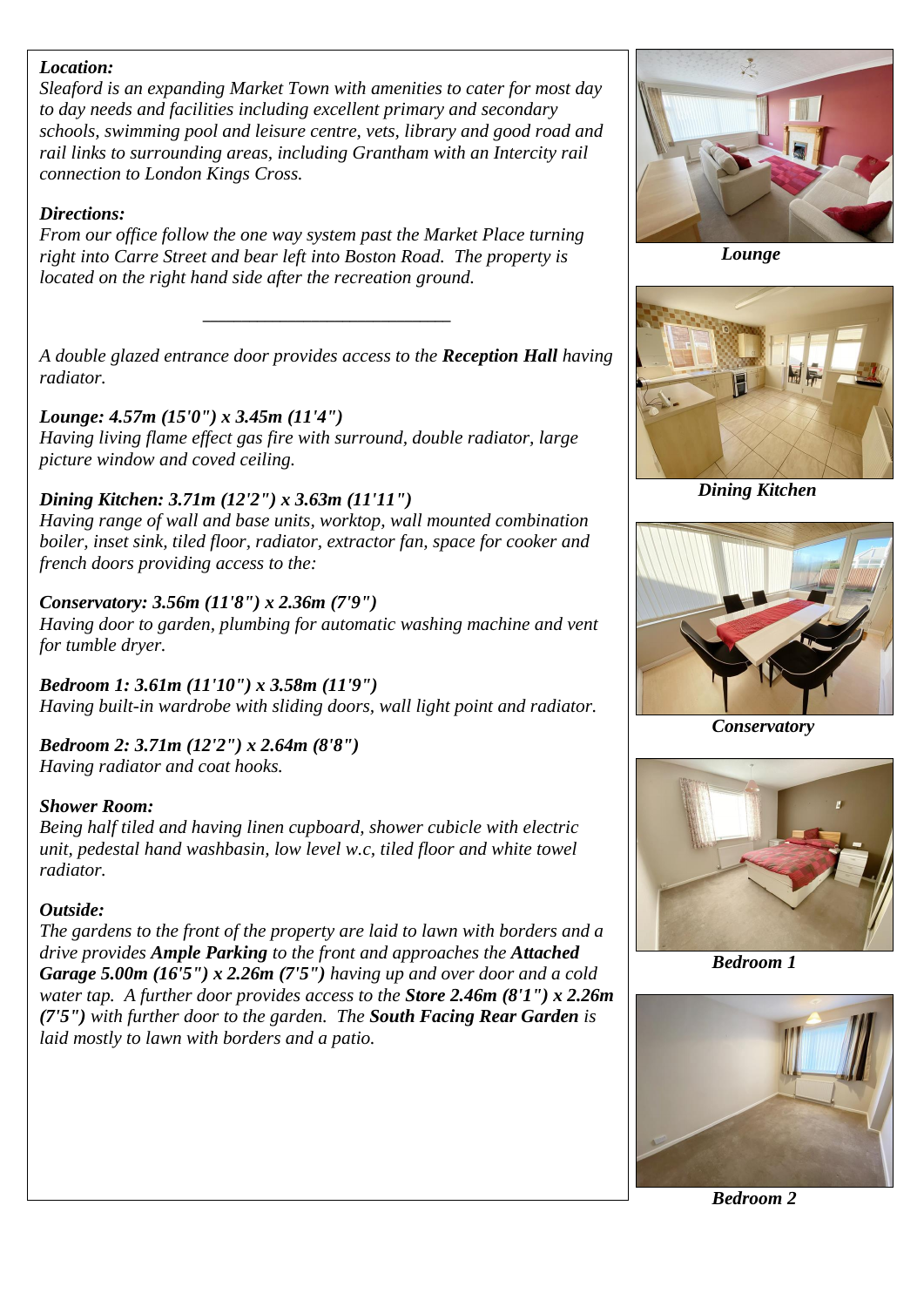



*Agents Note: These particulars are set out for the guidance of proposed purchasers and act as a general guideline and do not constitute part of an offer or contract. Measurements shown are approximate and are to be used as a guide only and should not be relied upon when ordering carpets etc. We have not tested the equipment or central heating system if mentioned in these particulars and prospective purchasers are to satisfy themselves as to their order. All descriptions, references to condition or permissions are given in good faith and are believed to be correct, however, any prospective purchasers should not rely on them as statements or representations of fact and purchasers should satisfy themselves by inspection or otherwise as to the authority to give any warranty or representation whatsoever in respect of this property. No responsibility can be accepted for any expenses incurred by intending purchasers in inspecting properties that have been sold or withdrawn.*